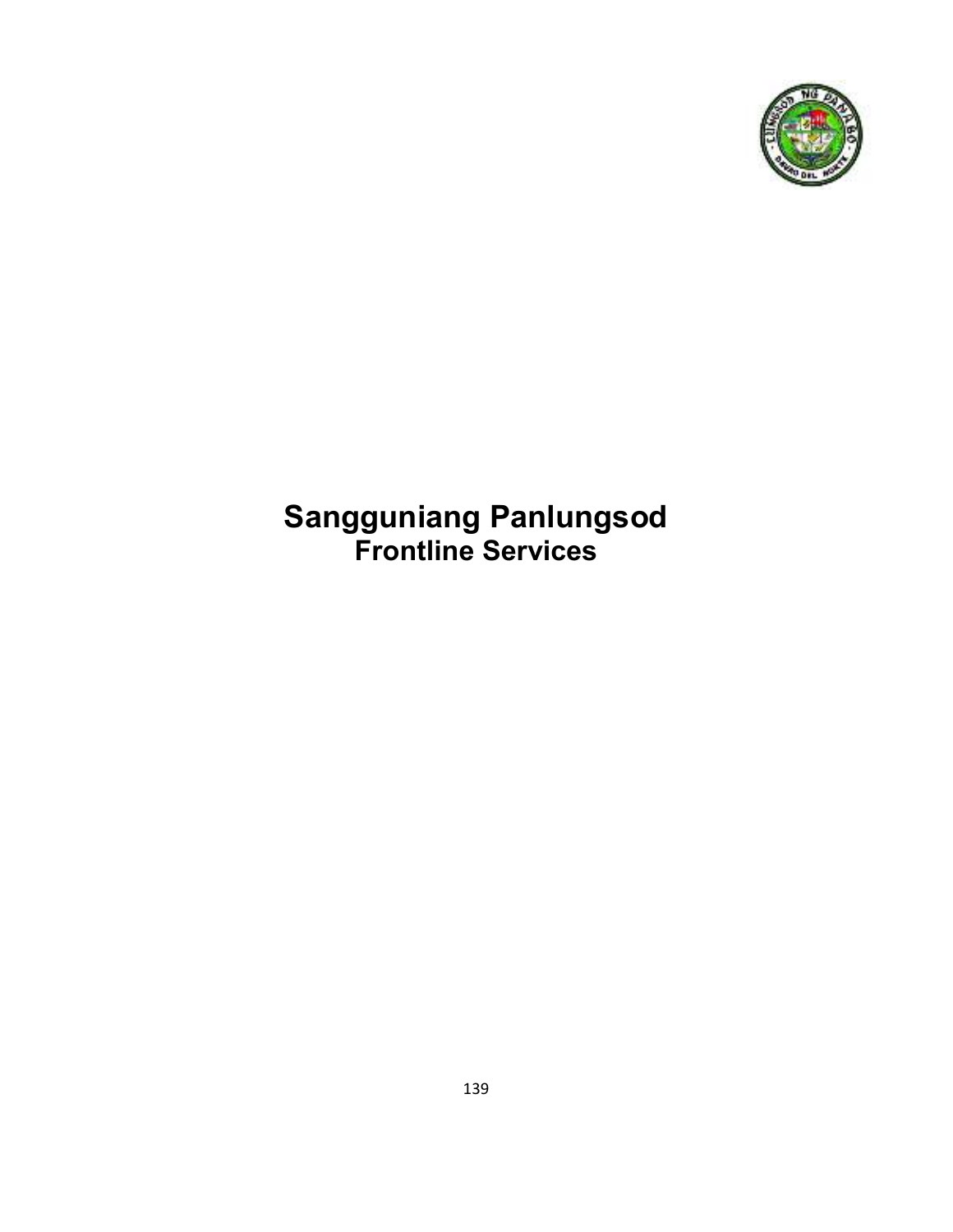

## **1. Request for Approved Resolutions and Ordinances**

The services are intended to inform the clients on the resolutions and ordinances approved and testify to particular actions made by the city council, such as among others.

| <b>Office or Division:</b>                                                                                                                                                                        | Office of the Secretary to the Sanggunian                                                                                                                                                                                                                                                                                    |                                           |                                  |                                                                                                             |  |
|---------------------------------------------------------------------------------------------------------------------------------------------------------------------------------------------------|------------------------------------------------------------------------------------------------------------------------------------------------------------------------------------------------------------------------------------------------------------------------------------------------------------------------------|-------------------------------------------|----------------------------------|-------------------------------------------------------------------------------------------------------------|--|
| <b>Classification:</b>                                                                                                                                                                            | Simple                                                                                                                                                                                                                                                                                                                       |                                           |                                  |                                                                                                             |  |
| <b>Type of Transaction:</b>                                                                                                                                                                       | G2C - Government to Citizen<br><b>G2B - Government to Business</b><br><b>G2G - Government to Government</b>                                                                                                                                                                                                                  |                                           |                                  |                                                                                                             |  |
| Who may avail:                                                                                                                                                                                    | All                                                                                                                                                                                                                                                                                                                          |                                           |                                  |                                                                                                             |  |
|                                                                                                                                                                                                   | <b>CHECKLIST OF REQUIREMENTS</b>                                                                                                                                                                                                                                                                                             |                                           | <b>WHERE TO SECURE</b>           |                                                                                                             |  |
| Any Valid I.D                                                                                                                                                                                     |                                                                                                                                                                                                                                                                                                                              |                                           | <b>Client</b>                    |                                                                                                             |  |
| <b>Request Form</b>                                                                                                                                                                               |                                                                                                                                                                                                                                                                                                                              | Office of the Secretary to the Sanggunian |                                  |                                                                                                             |  |
| <b>CLIENT STEPS</b>                                                                                                                                                                               | <b>AGENCY</b><br><b>ACTIONS</b>                                                                                                                                                                                                                                                                                              | <b>FEES TO BE</b><br><b>PAID</b>          | <b>PROCESSING</b><br><b>TIME</b> | <b>PERSON</b><br><b>RESPONSIBLE</b>                                                                         |  |
| 1. Fill out the request<br>form and submit with<br>valid I.D. at the<br><b>Records Section</b><br>1.1 Receive order of<br>payment and proceed<br>to the City<br>Treasurer's Office for<br>payment | 1. Receive the<br>request form<br>along with the<br>valid I.D. and<br>verify the<br>existence of the<br>document<br>requested<br><b>Conditional steps:</b><br>If document<br>$\bullet$<br>requested is not<br>available or non<br>existent, inform<br>the client as to<br>the status of the<br>request<br>1.1 Issue order of | None                                      | 5 Minutes<br>5 Minutes           | Administrative<br>Officer II<br>Office of the<br>Secretary to the<br>Sanggunian -<br><b>Records Section</b> |  |
|                                                                                                                                                                                                   | payment and<br>direct client to<br>the City                                                                                                                                                                                                                                                                                  |                                           |                                  |                                                                                                             |  |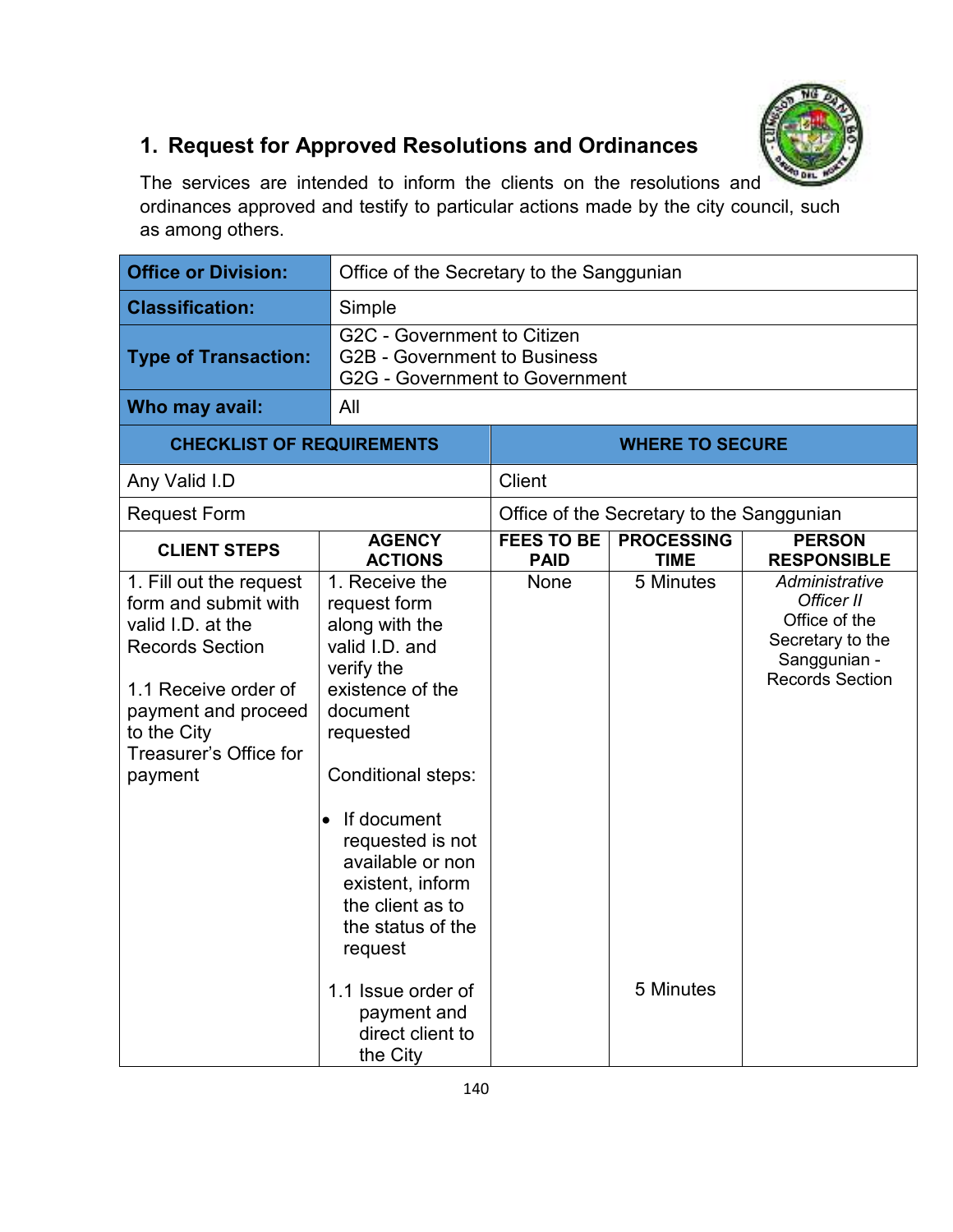

|                                                                                                               | Treasurer's<br>Office for                                                                    |                                             |                   |                                                                      |
|---------------------------------------------------------------------------------------------------------------|----------------------------------------------------------------------------------------------|---------------------------------------------|-------------------|----------------------------------------------------------------------|
|                                                                                                               | payment                                                                                      |                                             |                   |                                                                      |
|                                                                                                               | 1.2 Prepare the                                                                              |                                             | 5 Minutes         |                                                                      |
|                                                                                                               | requested<br>documents                                                                       |                                             |                   |                                                                      |
| 2. Go to the City<br><b>Treasurer's Office</b><br>and secure a<br>priority number at<br>the queing<br>machine | 2. Provide priority<br>number<br>2.1 call the priority<br>number from the<br>queuing machine | See table of<br>fees attached<br>as Annex A | 35 Minutes        | <b>Revenue Collection</b><br>Clerk III<br>City Treasurer's<br>Office |
| 2.1 wait for the<br>number to be called<br>and pay the assigned<br>fee                                        | 2.2 Accept<br>Payment based<br>on the order of<br>payment                                    |                                             |                   |                                                                      |
| *Make sure to secure<br><b>Official Receipt that</b><br>will be issued upon<br>payment                        | 2.3 Issue the<br><b>Official Receipt</b>                                                     |                                             |                   |                                                                      |
| 3. Return to the<br>Sangguniang<br><b>Panlungsod Office</b><br>and present the<br><b>Official Receipt</b>     | 3. Verify Official<br>Receipt                                                                | None                                        | 5 Minutes         | Administrative<br>Officer II<br>OSS - Records<br>Section             |
| 3.1 Receive the<br>requested document                                                                         | 3.1 Release the<br>requested<br>document to the<br>client                                    |                                             |                   |                                                                      |
| 3.2 Sign the logbook                                                                                          | 3.2 Advise the<br>client to sign the<br>logbook                                              |                                             |                   |                                                                      |
|                                                                                                               | <b>TOTAL:</b>                                                                                | <b>None</b>                                 | <b>55 Minutes</b> |                                                                      |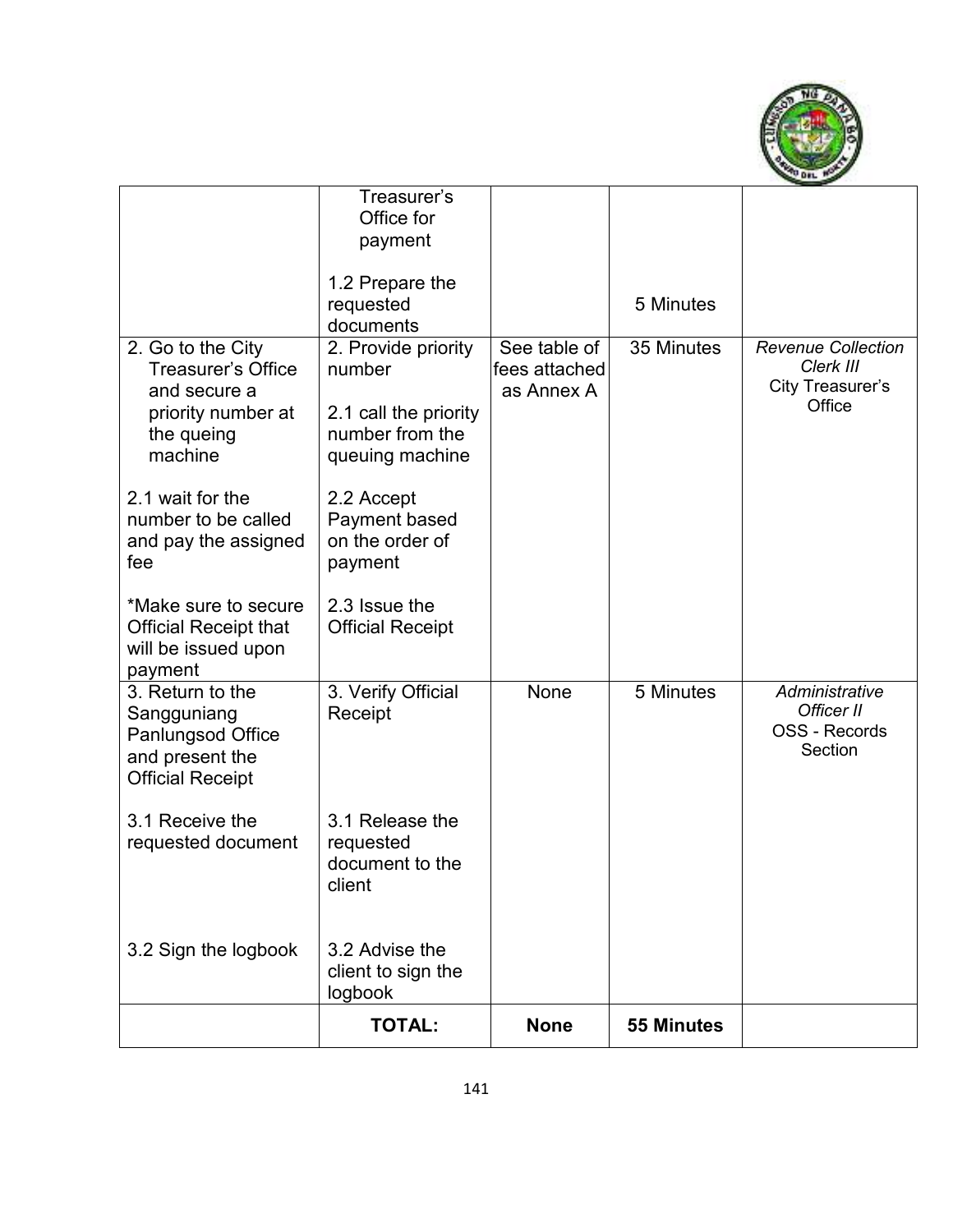

### **2. Issuance of Certification of Approved Resolutions, Ordinances and other Related Legislative Documents**

Certification for an approved resolution/ordinance and other related legislative documents is issued to the transacting public/government agency or office, upon request, after payment of the corresponding Secretary's fees.

| <b>Office or Division:</b>                                                                                                                                                           | Office of the Secretary to the Sanggunian                                                                                                                                                                          |                                  |                                  |                                                                                                             |
|--------------------------------------------------------------------------------------------------------------------------------------------------------------------------------------|--------------------------------------------------------------------------------------------------------------------------------------------------------------------------------------------------------------------|----------------------------------|----------------------------------|-------------------------------------------------------------------------------------------------------------|
| <b>Classification:</b>                                                                                                                                                               | Simple                                                                                                                                                                                                             |                                  |                                  |                                                                                                             |
| <b>Type of Transaction:</b>                                                                                                                                                          | G2C - Government to Citizen<br><b>G2B - Government to Business</b><br><b>G2G - Government to Government</b>                                                                                                        |                                  |                                  |                                                                                                             |
| Who may avail:                                                                                                                                                                       | All                                                                                                                                                                                                                |                                  |                                  |                                                                                                             |
| <b>CHECKLIST OF REQUIREMENTS</b>                                                                                                                                                     |                                                                                                                                                                                                                    | <b>WHERE TO SECURE</b>           |                                  |                                                                                                             |
| Any Valid I.D                                                                                                                                                                        |                                                                                                                                                                                                                    | <b>Client</b>                    |                                  |                                                                                                             |
| <b>Request Letter</b>                                                                                                                                                                |                                                                                                                                                                                                                    | <b>Client</b>                    |                                  |                                                                                                             |
| <b>CLIENT STEPS</b>                                                                                                                                                                  | <b>AGENCY</b><br><b>ACTIONS</b>                                                                                                                                                                                    | <b>FEES TO BE</b><br><b>PAID</b> | <b>PROCESSING</b><br><b>TIME</b> | <b>PERSON</b><br><b>RESPONSIBLE</b>                                                                         |
| 1. Submit complete<br>documentary<br>requirements at<br><b>Records Section</b><br>1.1 Receive order of<br>payment<br>*Make sure to secure<br>Order of Payment<br>that will be issued | 1. Receive and<br>verify<br>documentary<br>requirements<br>Conditional steps:<br>*If the document<br>requested is not<br>available or non-<br>existent, inform<br>the client as to the<br>status of the<br>request | None                             | 5 Minutes                        | Administrative<br>Officer II<br>Office of the<br>Secretary to the<br>Sanggunian -<br><b>Records Section</b> |
|                                                                                                                                                                                      | 1.1 Issue order of<br>payment and<br>direct the client to<br>the City                                                                                                                                              |                                  | 5 Minutes                        |                                                                                                             |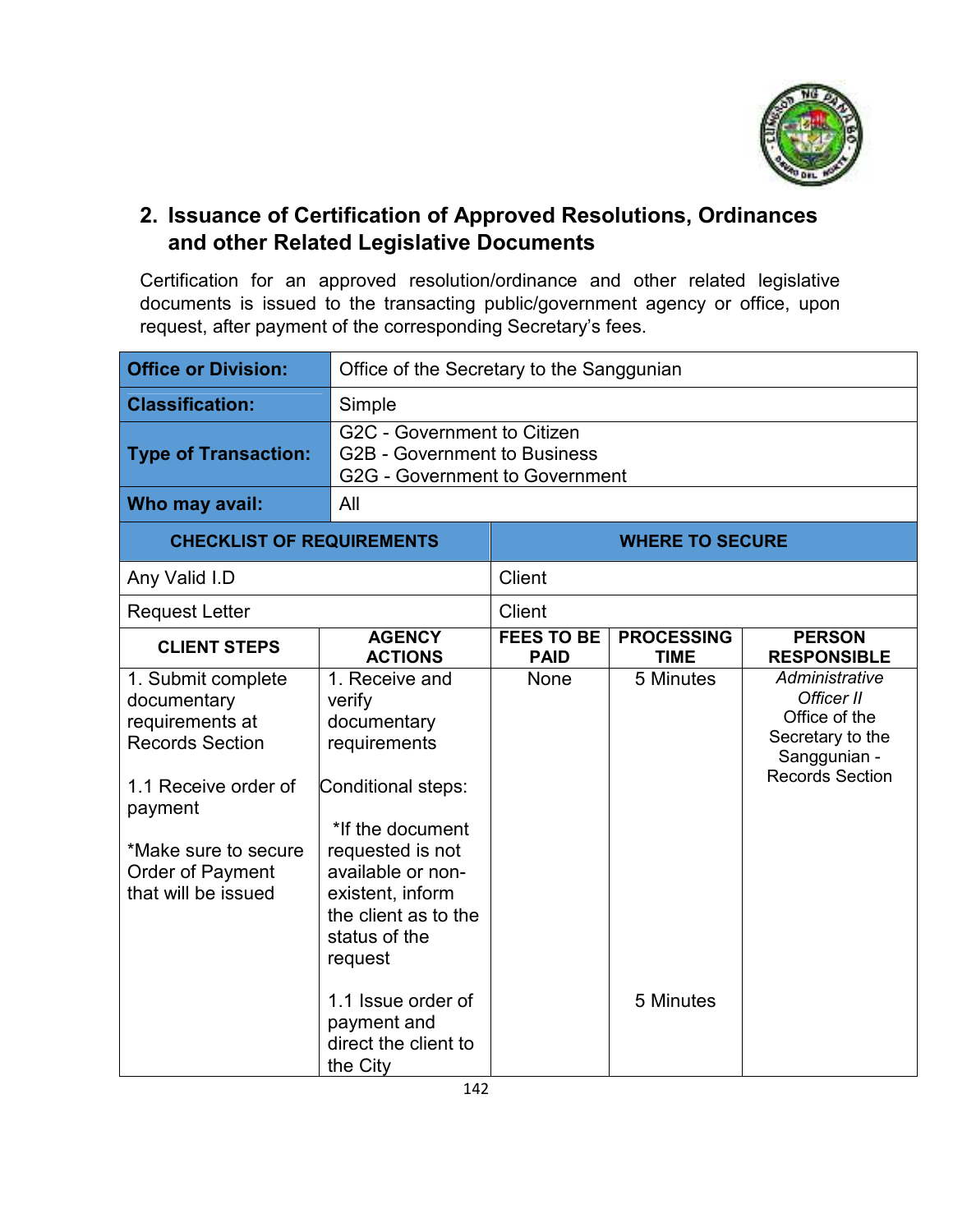

|                                                                                                               | <b>Treasurer's Office</b><br>for payment                                                   |                                             |            |                                                                 |
|---------------------------------------------------------------------------------------------------------------|--------------------------------------------------------------------------------------------|---------------------------------------------|------------|-----------------------------------------------------------------|
|                                                                                                               | 1.2 Prepare the<br>documents                                                               |                                             | 5 Minutes  |                                                                 |
| 3. Go to the City<br><b>Treasurer's Office</b><br>and secure a<br>priority number at<br>the queing<br>machine | 2. Provide priority<br>number<br>2.1 Accept<br>Payment based<br>on the order of<br>payment | See table of<br>fees attached<br>as Annex A | 5 Minutes  | Revenue Collection<br>Clerk III<br>City Treasurer's<br>Office   |
| 2.1 wait for the<br>number to be called<br>and pay the assigned<br>fee                                        | 2.2 Issue the<br><b>Official Receipt</b>                                                   |                                             | 35 Minutes |                                                                 |
| *Make sure to secure<br><b>Official Receipt that</b><br>will be issued upon<br>payment                        |                                                                                            |                                             |            |                                                                 |
| 3. Return to the<br>Sangguniang<br>Panlungsod Office<br>and present the<br><b>Official Receipt</b>            | 3. Verify Official<br>Receipt                                                              | <b>None</b>                                 | 5 Minutes  | Administrative<br>Officer II<br><b>OSS - Records</b><br>Section |
| 3.1 Receive the<br>requested document                                                                         | 3.1 Release the<br>requested<br>document to the<br>client                                  |                                             |            |                                                                 |
| 3.2 Sign the logbook                                                                                          | 3.2 Advise the<br>client to sign the<br>logbook                                            |                                             |            |                                                                 |
|                                                                                                               | <b>TOTAL:</b>                                                                              | <b>None</b>                                 | 1 Hour     |                                                                 |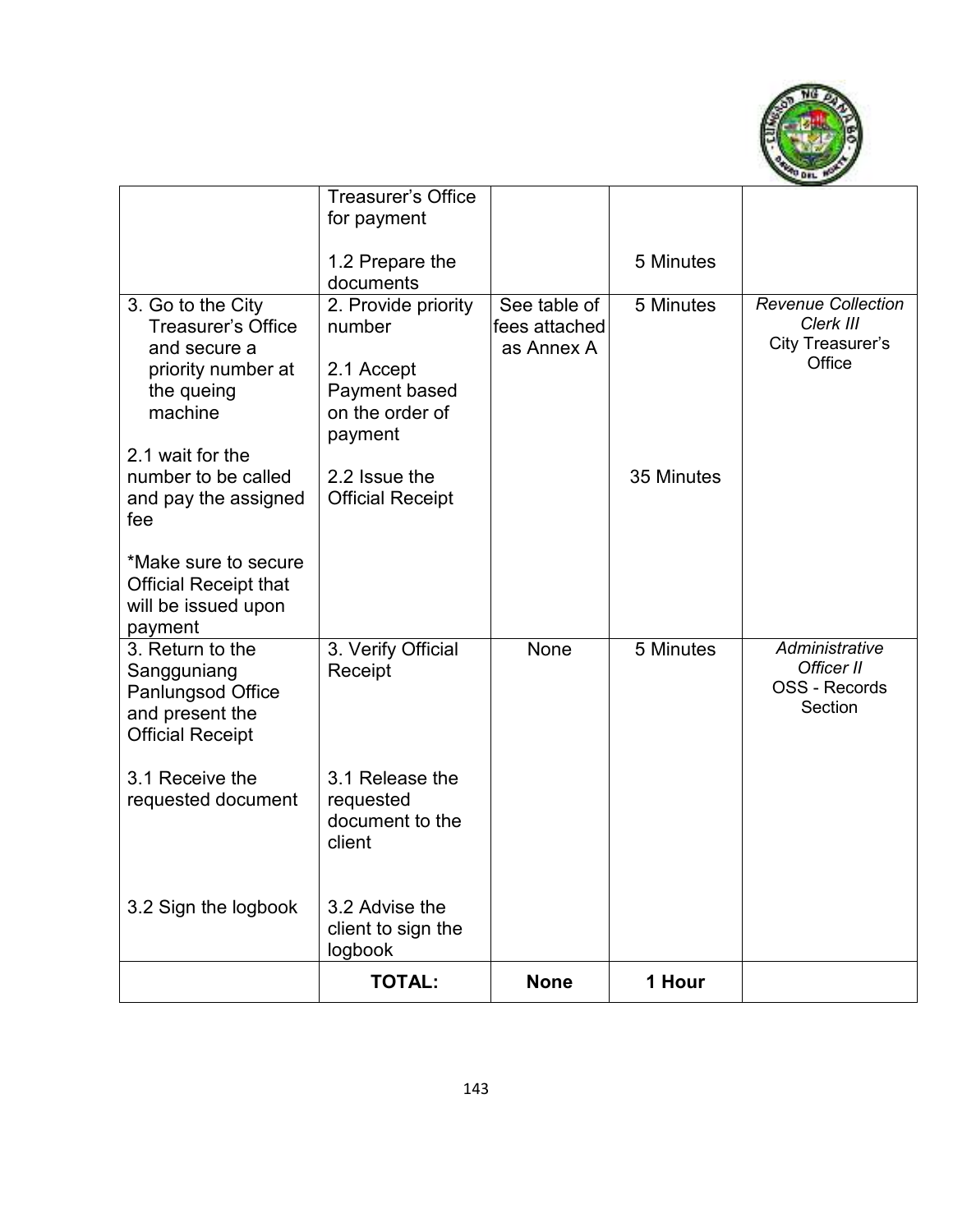

#### **Annex A**

A. Computer printed P35.00/page and for every additional copy PHP5.00

- B. Copy to be furnished is imprinted P25.00/ page and additional page PHP10 per page
- C. Seal of office PHP35.00 additional page P5.00 per page
- D. Certified photocopy PHP20.00 per page

E. Preparing Affidavits or any document PHP15.00 per page

F. For administering oath PHP35.00 per document

G. For Local Codes: 100 pages or less-PHP300.00

More than 100 but no more than 300 pages PHP400.00

More than 300 pages PHP500.00

H. Downloading of copies thru electronic means: 50 pages or less-PHP75.00 more than 50 but not more than 150 pages PHP100.00 more than 150 pages -PHP150.00

I. Verification fee PHP100.00 per document

J. Clearances, certification issued by other offices not otherwise provided in this code PHP100.00

K. Maps/plans PHP200.00

50% reduction of fees shall be imposed on students requesting which of the above documents G2G – None